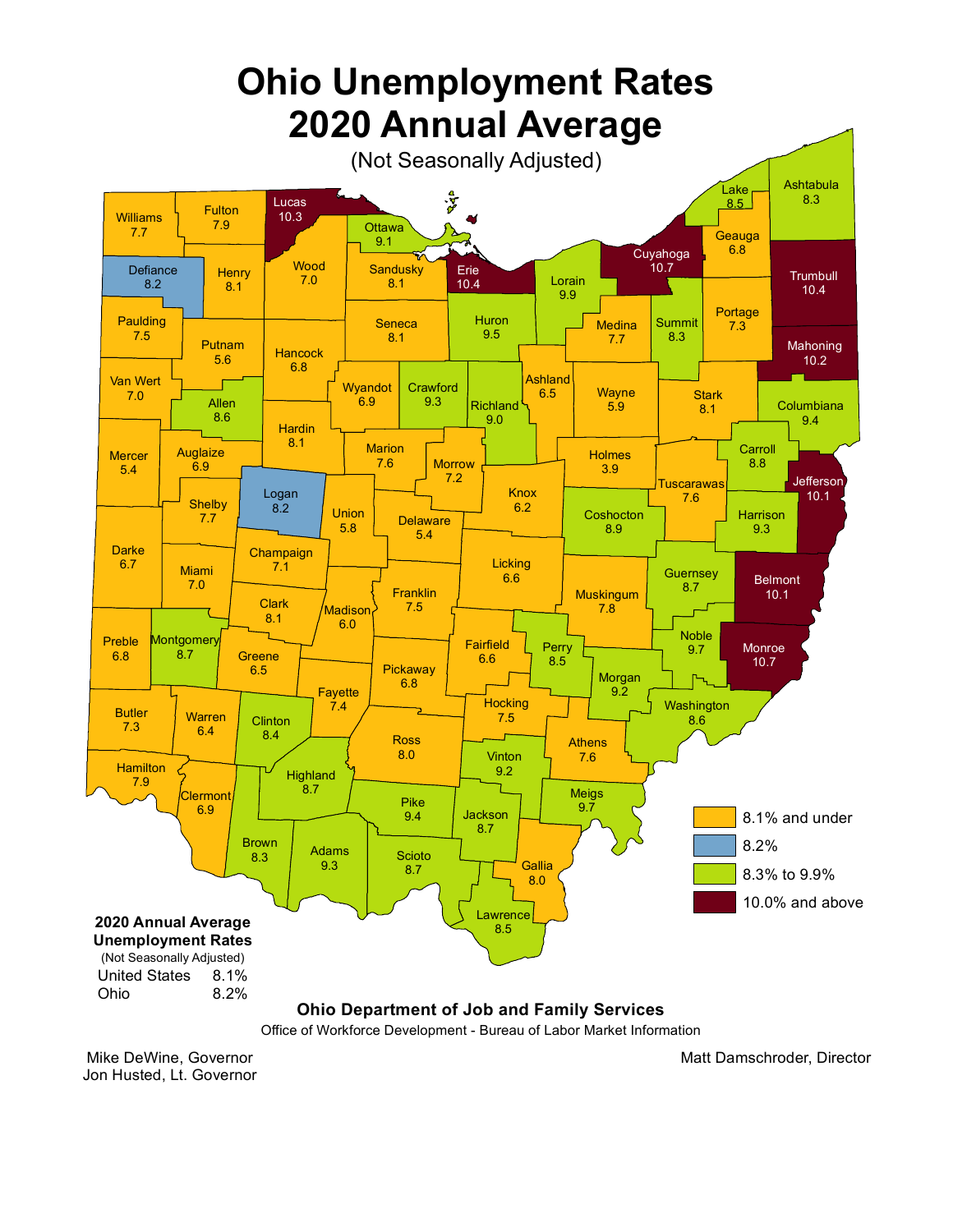## **Civilian Labor Force Estimates For Counties & Cities with Population Over 50,000: Annual Averages 2020 (a)**

|                        | Labor     |                   |                     | <b>Unemployment Rates (c)</b> |      |         |
|------------------------|-----------|-------------------|---------------------|-------------------------------|------|---------|
| Area                   | Force (b) | <b>Employment</b> | <b>Unemployment</b> | 2020                          | 2019 | 2018    |
| State of Ohio          | 5,734,200 | 5,263,000         | 471,100             | 8.2                           | 4.2  | 4.5     |
| Adams County           | 10,900    | 9,900             | 1,000               | 9.3                           | 6.9  | 7.0     |
| Allen County           | 47,800    | 43,700            | 4,100               | 8.6                           | 4.1  | 4.5     |
| Ashland County         | 26,300    | 24,600            | 1,700               | 6.5                           | 4.2  | 4.6     |
| Ashtabula County       | 43,600    | 40,000            | 3,600               | 8.3                           | 4.8  | 5.2     |
| Athens County          | 26,300    | 24,300            | 2,000               | 7.6                           | 5.3  | 5.6     |
| Auglaize County        | 24,500    | 22,800            | 1,700               | 6.9                           | 3.0  | 3.3     |
| Belmont County         | 28,500    | 25,600            | 2,900               | 10.1                          | 5.7  | 5.5     |
| Brown County           | 19,200    | 17,600            | 1,600               | 8.3                           | 5.0  | 5.4     |
| Butler County          | 193,500   | 179,400           | 14,100              | 7.3                           | 3.8  | 4.1     |
| Hamilton City          | 28,000    | 25,600            | 2,400               | 8.7                           | 4.3  | 4.6     |
| Carroll County         | 12,800    | 11,700            | 1,100               | 8.8                           | 5.0  | 5.3     |
| Champaign County       | 19,800    | 18,400            | 1,400               | 7.1                           | 3.7  | 3.8     |
| Clark County           | 62,600    | 57,500            | 5,100               | 8.1                           | 4.4  | 4.6     |
| Springfield City       | 25,200    | 22,800            | 2,400               | 9.5                           | 4.8  | 5.0     |
| Clermont County        | 105,800   | 98,500            | 7,300               | 6.9                           | 3.8  | 4.1     |
| Clinton County         | 17,700    | 16,200            | 1,500               | 8.4                           | 4.7  | 5.2     |
|                        |           |                   | 4,400               | 9.4                           | 4.9  | 5.1     |
| Columbiana County      | 47,000    | 42,600            |                     |                               |      |         |
| Coshocton County       | 14,100    | 12,800            | 1,300               | 8.9                           | 5.9  | $6.2\,$ |
| Crawford County        | 18,500    | 16,800            | 1,700               | 9.3                           | 4.7  | 5.2     |
| Cuyahoga County        | 597,100   | 533,400           | 63,700              | 10.7                          | 4.3  | 4.9     |
| Cleveland City         | 158,700   | 136,700           | 22,000              | 13.9                          | 5.4  | 6.1     |
| Cleveland Heights City | 22,000    | 19,900            | 2,100               | 9.6                           | 3.7  | 4.2     |
| Euclid City            | 22,400    | 19,400            | 3,000               | 13.3                          | 4.9  | 5.7     |
| Lakewood City          | 29,100    | 26,300            | 2,800               | 9.5                           | 3.2  | 3.7     |
| Parma City             | 40,900    | 36,700            | 4,200               | 10.3                          | 4.1  | 4.6     |
| Darke County           | 25,700    | 23,900            | 1,700               | 6.7                           | 3.7  | 3.9     |
| Defiance County        | 17,700    | 16,300            | 1,500               | 8.2                           | 4.3  | 4.4     |
| Delaware County        | 112,100   | 106,100           | 6,000               | 5.4                           | 3.2  | 3.4     |
| Erie County            | 36,500    | 32,700            | 3,800               | 10.4                          | 5.0  | 5.6     |
| Fairfield County       | 78,600    | 73,300            | 5,200               | 6.6                           | 3.8  | 4.1     |
| Fayette County         | 13,900    | 12,900            | 1,000               | 7.4                           | 3.9  | 4.1     |
| Franklin County        | 699,900   | 647,100           | 52,800              | 7.5                           | 3.6  | 3.8     |
| Columbus City          | 480,200   | 441,700           | 38,500              | 8.0                           | 3.6  | 3.9     |
| Fulton County          | 21,700    | 20,000            | 1,700               | 7.9                           | 4.2  | 4.4     |
| Gallia County          | 12,200    | 11,200            | 1,000               | 8.0                           | 5.4  | 6.0     |
| Geauga County          | 46,700    | 43,500            | 3,200               | 6.8                           | 3.6  | 4.0     |
| Greene County          | 82,400    | 77,100            | 5,300               | 6.5                           | 3.8  | 4.0     |
| Guernsey County        | 18,300    | 16,700            | 1,600               | 8.7                           | 5.5  | 5.5     |
| Hamilton County        | 412,500   | 380,100           | 32,400              | 7.9                           | 3.8  | 4.1     |
| Cincinnati City        | 148,200   | 134,600           | 13,600              | 9.1                           | 4.2  | 4.5     |
| Hancock County         | 41,400    | 38,600            | 2,800               | $6.8$                         | 3.2  | 3.4     |
| Hardin County          | 13,900    | 12,800            | 1,100               | 8.1                           | 4.2  | 4.4     |
| Harrison County        | 6,700     | 6,100             | 600                 | 9.3                           | 5.3  | 5.2     |
| Henry County           | 13,000    | 11,900            | 1,100               | 8.1                           | 4.7  | 4.9     |
| Highland County        | 17,400    | 15,900            | 1,500               | 8.7                           | 5.2  | 5.5     |
| Hocking County         | 12,700    | 11,800            | 1,000               | 7.5                           | 4.7  | 5.1     |
| Holmes County          | 20,900    | 20,100            | 800                 | 3.9                           | 3.0  | 3.3     |
| Huron County           | 27,500    | 24,900            | 2,600               | 9.5                           | 5.8  | 5.9     |
| Jackson County         | 13,100    | 12,000            | 1,100               | $8\,$ . $7\,$                 | 6.2  | 6.5     |
| Jefferson County       | 27,400    | 24,700            | 2,800               | 10.1                          | 5.9  | 6.3     |
| Knox County            | 30,900    | 29,000            | 1,900               | 6.2                           | 4.0  | 4.3     |
| Lake County            | 122,000   | 111,600           | 10,400              | 8.5                           | 3.8  | 4.4     |
| Mentor City            | 25,800    | 23,800            | 2,000               | 7.7                           | 3.5  | 3.9     |
| Lawrence County        |           | 21,600            |                     |                               | 5.2  |         |
| Licking County         | 23,600    |                   | 2,000               | 8.5                           |      | 5.6     |
|                        | 90,100    | 84,100            | 5,900               | 6.6                           | 3.8  | 4.0     |
| Logan County           | 22,700    | 20,800            | 1,900               | 8.2                           | 3.7  | 3.7     |